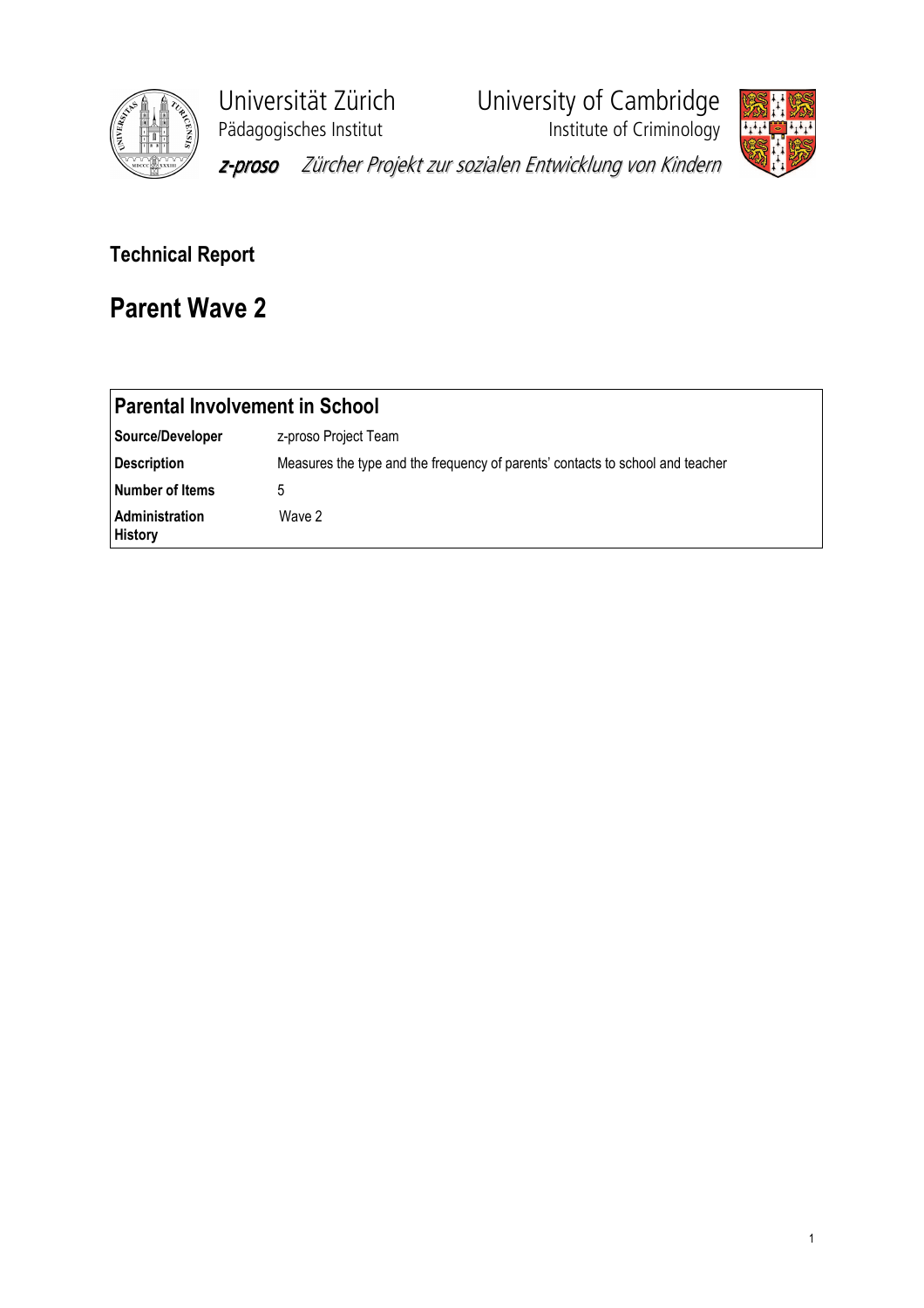## Parental Involvement in School

| <b>Wording &amp;</b> | Variable Name  | Label                      | Wordina                                                                                                                   | Missings (%)     |
|----------------------|----------------|----------------------------|---------------------------------------------------------------------------------------------------------------------------|------------------|
| Case                 | P2 2110        | Involvement in<br>school 1 | How often approximately did you or your husband/wife/partner talk with the teacher of<br>about your child during grade 1? | 17<br>$(1.4\%)$  |
| Summary              | P2 2120        | Involvement in<br>school 2 | How often did the teacher of invite the parents to a parent evening during grade 1?                                       | 15<br>(1.3%)     |
|                      | P2 2130        | Involvement in<br>school 3 | How many of these parent evenings did you or your husband/wife/partner attend?                                            | 15<br>$(1.3\%)$  |
|                      | P2 2140        | Involvement in<br>school 4 | How often did the teacher of invite the parents to a special event such as an open<br>day or a drama show during grade 1? | 25<br>$(2.1\%)$  |
|                      | P2 2150        | Involvement in<br>school 5 | How many of these special events did you or your husband/wife/partner attend?                                             | -20<br>$(1.7\%)$ |
|                      | Total N = 1192 |                            |                                                                                                                           |                  |

### Descriptive **Statistics**

| Variable<br>Name | Label                      | Mean | <b>Standard</b><br><b>Deviation</b> | Min. | Max. | <b>Skewness</b> | <b>Kurtosis</b> | Item-Scale<br><b>Correlation</b> | $\alpha$ If Item<br>Removed<br>$(\alpha = .391)$ |
|------------------|----------------------------|------|-------------------------------------|------|------|-----------------|-----------------|----------------------------------|--------------------------------------------------|
| P2 2110          | Involvement in<br>school 1 | 4.68 | 4.49                                |      | 42   | 4.23            | 25.06           | .161                             | .606                                             |
| P2 2120          | Involvement in<br>school 2 | 1.97 | 1.10                                | 0    | 10   | 1.71            | 6.55            | .319                             | .325                                             |
| P2 2130          | Involvement in<br>school 3 | 1.90 | 1.08                                | 0    | 10   | 1.61            | 6.73            | .337                             | .321                                             |
| P2 2140          | Involvement in<br>school 4 | 2.66 | 2.05                                | 0    | 30   | 5.47            | 61.92           | .272                             | .291                                             |
| P2 2150          | Involvement in<br>school 5 | 2.39 | 1.52                                | 0    | 11   | 1.02            | 2.88            | .320                             | .293                                             |

Comments: The variable P2\_2110 has been removed from the scale due to mis-fit.

### Sum Index Parental Involvement in School Scale (P2\_schinvol)

| <b>Descriptive</b> |                  |       |          | <b>Standard</b>  |         |      | Skew- |          |    | <b>ANOVA</b> |      |
|--------------------|------------------|-------|----------|------------------|---------|------|-------|----------|----|--------------|------|
| <b>Statistics</b>  | Group            | N     | Mean     | <b>Deviation</b> | Min.    | Max. | ness  | Kurtosis | df | F            | n    |
|                    | Full sample      | 1,167 | $-0.002$ | .692             | $-1.71$ | 4.29 | 1.54  | 4.85     |    |              |      |
|                    | Gender           |       |          |                  |         |      |       |          | 1  | .005         | .944 |
|                    | Girls            | 562   | .000     | .658             | $-1.32$ | 3.89 | 1.71  | 5.77     |    |              |      |
|                    | Boys             | 605   | $-0.003$ | .722             | $-1.71$ | 4.29 | 1.42  | 4.19     |    |              |      |
|                    | Treatment        |       |          |                  |         |      |       |          | 3  | .620         | .602 |
|                    | Control          | 312   | $-0.030$ | .655             | $-1.38$ | 3.69 | 1.44  | 4.28     |    |              |      |
|                    | Triple P         | 278   | .037     | .650             | $-1.32$ | 2.99 | 1.07  | 2.47     |    |              |      |
|                    | <b>PATHS</b>     | 331   | .012     | .728             | $-1.71$ | 4.29 | 1.64  | 4.76     |    |              |      |
|                    | Combination      | 246   | $-0.029$ | .732             | $-1.32$ | 3.89 | 1.89  | 7.24     |    |              |      |
|                    | Language         |       |          |                  |         |      |       |          | 8  | 6.54         | .000 |
|                    | German           | 791   | $-.071$  | .666             | $-1.71$ | 4.29 | 1.78  | 6.60     |    |              |      |
|                    | Albanian         | 64    | $-0.19$  | .687             | $-1.15$ | 2.99 | 1.73  | 4.89     |    |              |      |
|                    | Bos./Cro./ Serb. | 84    | .291     | .698             | $-903$  | 2.87 | 1.16  | 2.27     |    |              |      |
|                    | English          | 18    | .137     | .645             | $-867$  | 1.38 | .502  | $-438$   |    |              |      |
|                    | Italian          | 17    | $-202$   | .486             | $-1.15$ | .517 | .053  | $-601$   |    |              |      |
|                    | Portuguese       | 65    | .189     | .616             | $-1.15$ | 1.95 | .449  | .301     |    |              |      |
|                    | Spanish          | 42    | .044     | .728             | $-1.32$ | 2.13 | 1.08  | 1.44     |    |              |      |
|                    | Tamil            | 48    | $-0.038$ | .701             | $-1.15$ | 2.18 | .862  | .945     |    |              |      |
|                    | Turkish          | 38    | .500     | .941             | $-1.15$ | 3.89 | 1.41  | 3.72     |    |              |      |

Comments:

1) The variable P2\_2210 has been excluded from the scale due to mis-fit. All the remaining variables have been standardized because the variables relate to different and open-ended questions. The scale has been constructed by taking the average of the remaining standardized variables. The maximum number of missing values allowed was 1.

2) The results of the ANOVA are highly significant for the language groups  $(F(8,1158) = 6.54, p < .001)$ . ANOVA yielded no significant results for either the gender groups  $(F(1,1165) = .005, p > .05)$  or the treatment groups  $(F(3,1163) = .620, p > .05)$ .